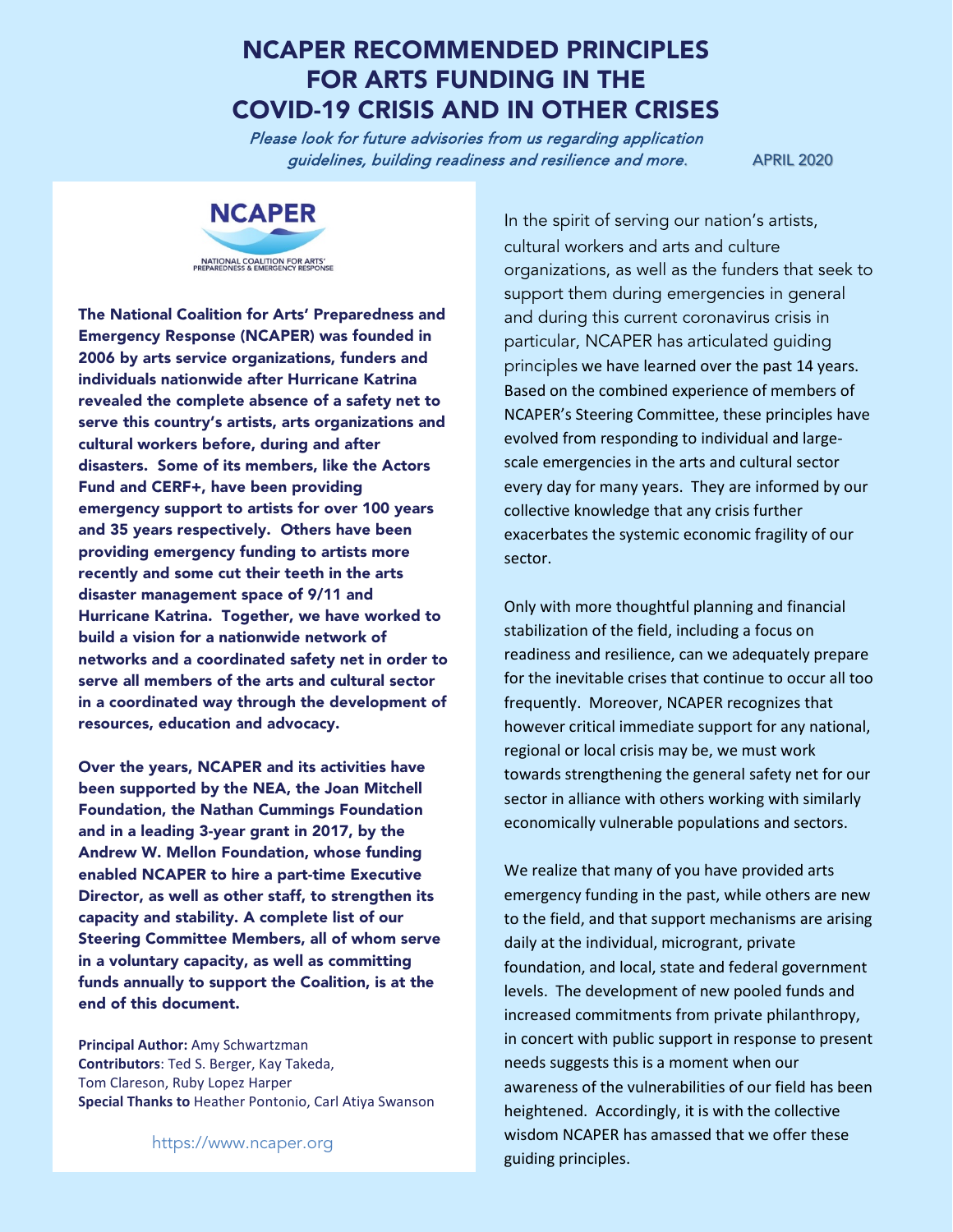We believe that cultural workers, artists, their small businesses and the nonprofit sector will be in need for months to years to come and we hope that these principles can help guide you as you think through the programs to create. It is only through working together and with knowledge of other support that we will be able to best serve the needs of the most without duplication of effort and with parity and equity.

#### **GUIDING PRINCIPLES**

#### DISASTER PHILANTHROPY IS A MARATHON, NOT A SPRINT

Yes, the need is urgent now, but the need will be there for months to years to come so funders must pace themselves and stage funding in waves to ensure that there will be funds available for those that need them in the future. New needs will emerge. Thinking strategically as a field about how, when and where to onboard funding could be vital. We will be issuing further recommendations shortly about how to think strategically as a sector about this issue.

#### DISASTER PHILANTHROPY SHOULD BE NEED, NOT MERIT-BASED

While arts funding is often related to evaluation of the work of an individual or organization, in disasters we recommend that what is evaluated is legitimacy as an organization, artist or cultural worker, as well as actual needs and losses. What constitutes a working artist may be individually determined by each funder. A standard NCAPER has often seen implemented is regular and ongoing work in the field as evidenced by exhibitions, sales, performances and the like; training; teaching; receipt of grants, awards or honors; or simply an ongoing track record and commitment to one's practice. Please also remember that artists who are great mentors and those who practice in folk and traditional communities or disciplines, e.g., those in Native American communities, may not exhibit these criteria. Please take account of them, as well.

Note, too, that the commercial success of an organization is not the only measure of its legitimacy.

#### MEET THE NEEDS OF ARTISTS, CULTURAL WORKERS AND ARTS ORGANIZATIONS MORE EQUITABLY

We understand that some funders can only fund individuals, others can only fund organizations and others have the ability to fund both. As a sector, we must seek to meet the needs of artists, cultural workers and organizations in proportion to the numbers of people and groups impacted in the field and in recognition of current imbalances in our arts and cultural ecosystem. Consider:

- Guidelines and applications -- as well as ability to process them -- in languages other than English. Ensure these correspond to your community's makeup
- Accessible guidelines, applications and application processes: ex: Large-Type, Audio Recordings of information, ability to process applications over the phone, TTY, TRS, VRS See, [https://www.ada.gov/effective](about:blank)[comm.htm](about:blank)
- Alternative means to reach those who don't have computers or broadband at home: ex: snail mail, PSAs
- How and where artists and organizations locate trusted news and information
- Timing of processes, including how long you will accept applications and whether you will process them on a rolling basis or reserve funds to take account of those that take longer to become aware of the application process or are not impacted until a later date: e.g, those ill with covid-19; a second wave of illness; those in rural areas; communities that take longer to recover

#### OFFER EDUCATION, ADVOCACY AND IN-KIND AID AS WELL AS FINANCIAL SUPPORT

In order to meet the individual needs that exist and achieve the systemic changes that are necessary to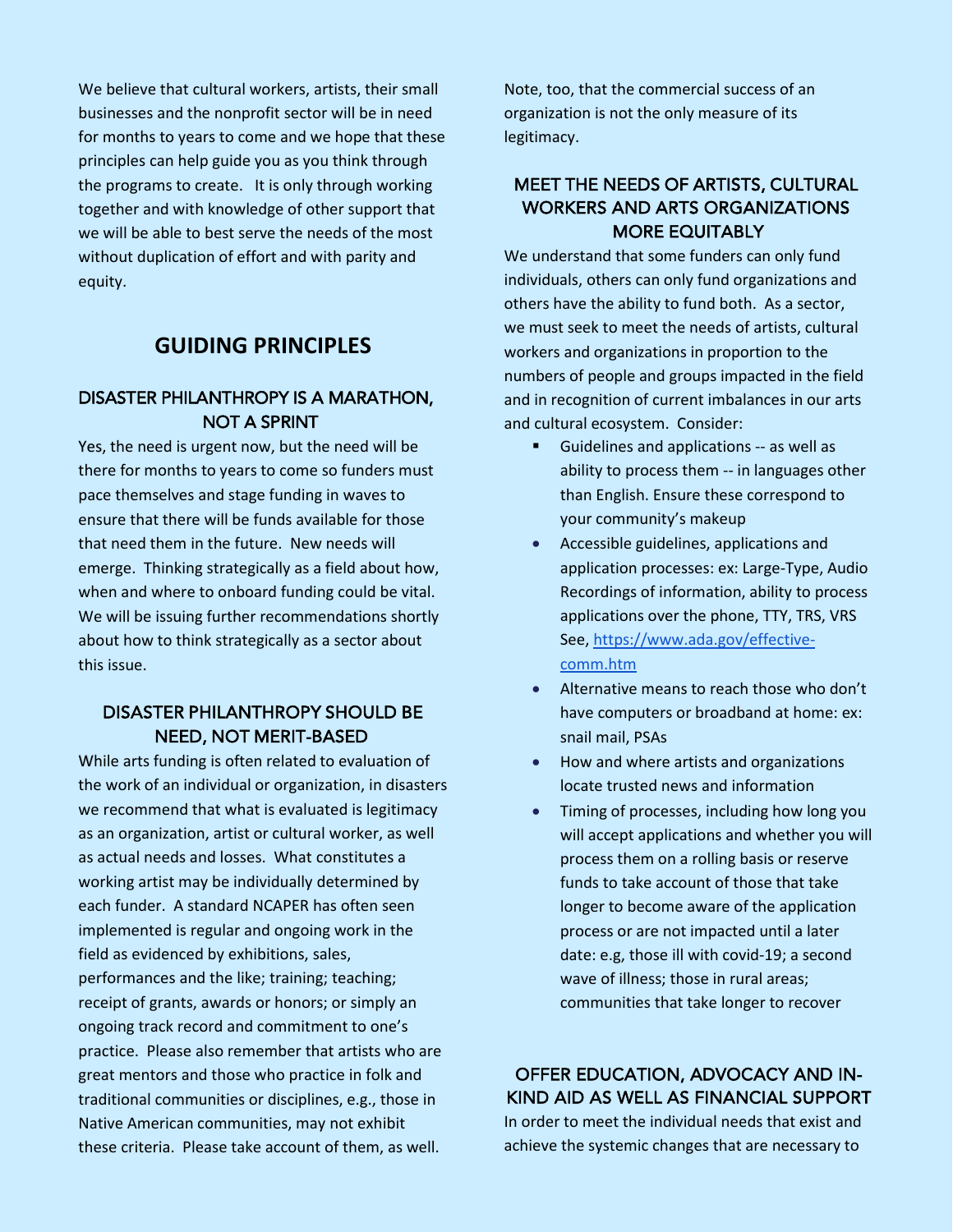serve the entire sector, we must work on several fronts simultaneously. Financial support without the guidance people need to navigate the larger relief system may cause them to rely solely on the arts and cultural sector relief system, which cannot fully meet their needs. Collective advocacy is vital to educate the policymakers about our field and its needs. Inkind aid is a bulwark and supplement to financial aid. Ensure that you offer accessible accommodations for your educational offerings and language translation as necessary. Be prepared to act as an intermediary on behalf of your constituents with the government and as an interpreter of government programs for them.

Some suggestions about the types of education and advocacy that will be needed and you can provide include:

- **Technical assistance in applying for relief from** government and private sources, including your own
- **Information on available professional resources,** tools and advice
- **Encouraging participation in relevant surveys to** ensure needs and impacts are being captured
- Raising awareness of and advocating for artist eligibility for government relief, including the pandemic unemployment assistance and SBA loan programs -- particularly in light of the number of artists earning their income as freelancers and self-employed people
- Guidance on how to communicate with elected officials in support of the field's needs

#### BEING AWARE OF AND ACTING IN COMPLEMENTARY AND SUPPLEMENTARY WAYS WITH EXISTING PROGRAMS WILL ENSURE GREATER EQUITY IN THE DISTRIBUTION OF FUNDS

Know that the federal pandemic unemployment assistance program that has been enacted *is* suitable for individual artists and that the SBA loan program may be suitable for some as well. The loan programs will be suitable for artist businesses and for the nonprofit arts sector.

#### ENCOURAGE ALL TO APPLY TO EITHER OR BOTH. LET THE GOVERNMENT DETERMINE THEY DON'T QUALIFY, NOT THEY THEMSELVES.

New federal programs may be coming onboard, as well as programs at local and state government levels, other private foundation and individual donor, Go Fund Me-type and additional programs. *Understanding the existing landscape of relief and how you can fill gaps or meet the needs of those who might not qualify for any of these other programs can ensure that support will be more equitably distributed.*

#### EDUCATE ARTISTS AND ARTS ORGANIZATIONS ABOUT THE PROGRAMS THAT ARE OUT THERE, PARTICULARLY THE GOVERNMENT ONES. IT IS ALSO A GOOD IDEA FOR FUNDERS TO UNDERSTAND WHERE ELSE PEOPLE HAVE APPLIED AND RECEIVED RELIEF

People will need guidance about these programs and you are a great place for them to get that knowledge. It will lessen the need they have of your support, and the disaster unemployment program can provide them ongoing support for lost income for up to 39 weeks (and we expect this timeframe to be extended). Similarly, as your funds may be limited, you may want to direct them to those who haven't gotten relief elsewhere and/or don't qualify for the government programs. This will assure that more people and organizations are helped. There may be a need to identify other existing artistcentered or general organizations in impacted communities who are responsible for developing upto-date information resources and who are capable of providing technical assistance to help artists, cultural workers and arts and cultural organizations gain access to other opportunities. Ensure that your constituents see themselves not just as artists, cultural workers or arts organizations, but simply as people and businesses in need so that they apply for support from the widest range of general programs.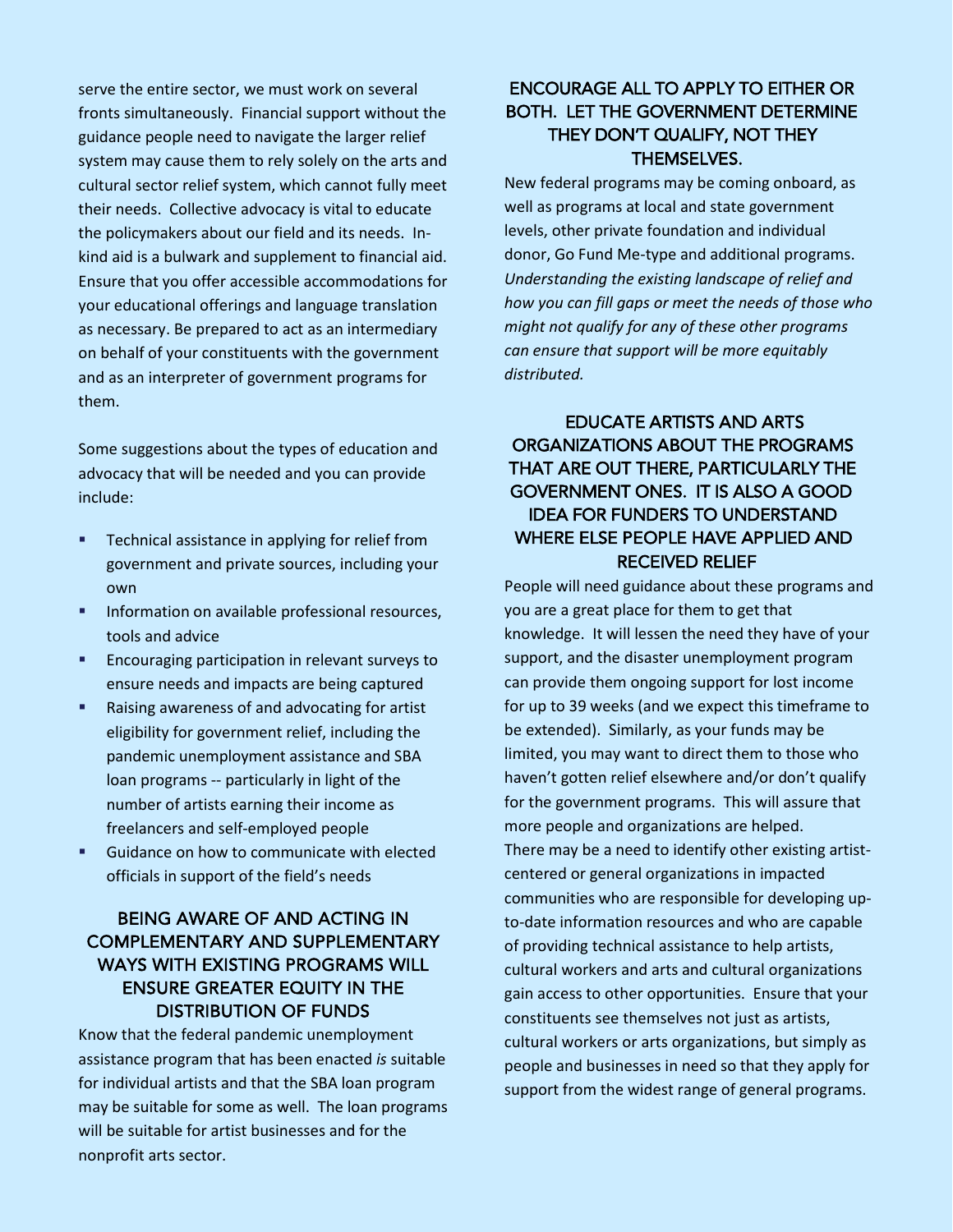#### OPERATE FROM A PLACE OF TRUST, BUT DESIGN FOR FRAUD

Operating from a framework of trust is always the preferred approach, but several longtime arts emergency funders have found that fraud can occur in disaster relief funding. Additionally, charities may need to comply with IRS reporting requirements. "Trust and verify" is a good approach. Ways to do this are to ask people to sign attestations that the information they have provided in their applications is true and to ask for verification of losses or situations.

Many funders with ongoing emergency relief grants establish systems and commit significant staff time to better understand needs and to mitigate fraud. In moments of immediate crisis and great urgency, and as new funders enter the emergency relief space, questions will emerge as to which fraud protections are necessary and which could potentially create barriers of access to artists in need. There are many different approaches to professional and financial verification. We recommend taking some time to consider these approaches in order to reach a decision about what is appropriate.

#### BE NIMBLE, BE FLEXIBLE, DO OUTREACH TO THOSE WHO ARE NOT IN THE CENTER OF THE ARTS WORLD

Needs will change and shift and the ability to be nimble and flexible enough to pivot to meet them will aid the field immeasurably. The more you can work with your Board or government oversight agencies to adjust what might otherwise be organizational limitations about whom you can fund, the better off artists, cultural workers and organizations in need will be. Can you help artist businesses? What about immigrant artists who are not citizens? Remember that many who need your support the most may not be connected to the communication – including social media – channels many of us use day-to-day. Do your best to do outreach through non-traditional channels and organizations, including non-arts community organizations that have connections to these populations.

#### THE CHARITABLE SUPPORT YOU PROVIDE, SO LONG AS IT IS TO A CHARITABLE CLASS, IS NOT TAXABLE INCOME

Internal Revenue Code section 139 provides that all "qualified disaster relief payments," i.e, those that "reimburse or pay reasonable and necessary personal, family, living, or funeral expenses incurred as a result of a qualified disaster" are not part of gross income and are not taxable, so long as payments from from charities to individuals go to a "charitable class" (e.g., 'all artists negatively impacted by COVID-19 in the United States').

#### COLLABORATION AND COORDINATION WILL BE KEY. SHARING DATA IS A STRATEGY TO CONSIDER, AS IS A COMMON APPLICATION FORM

We are very excited to see the emergence of so much collaboration and coordination, even the creation of unified funds bringing together a variety of service organizations and funders nationwide. Not to discourage individual efforts at all because the need is vast and emerging, but we recommend as much collaboration and coordination, even the sharing of data among funders, as possible – while always preserving privacy. This is one of the only strategies that will ensure that some do not receive aid from 5 sources and others from none. There are models for this.

We have long discussed the idea of creating a common application form for disaster funding from arts and cultural funders. Such forms are invaluable for gathering and sharing data about common needs across the arts and cultural sector and with other sectors as well. Creating one for artists and one for arts organizations is something we are working on. Watch this space for a future communication from us dealing with this issue and providing some guidance based on the experience of our members who have been longtime providers of emergency assistance to artists and arts organizations.